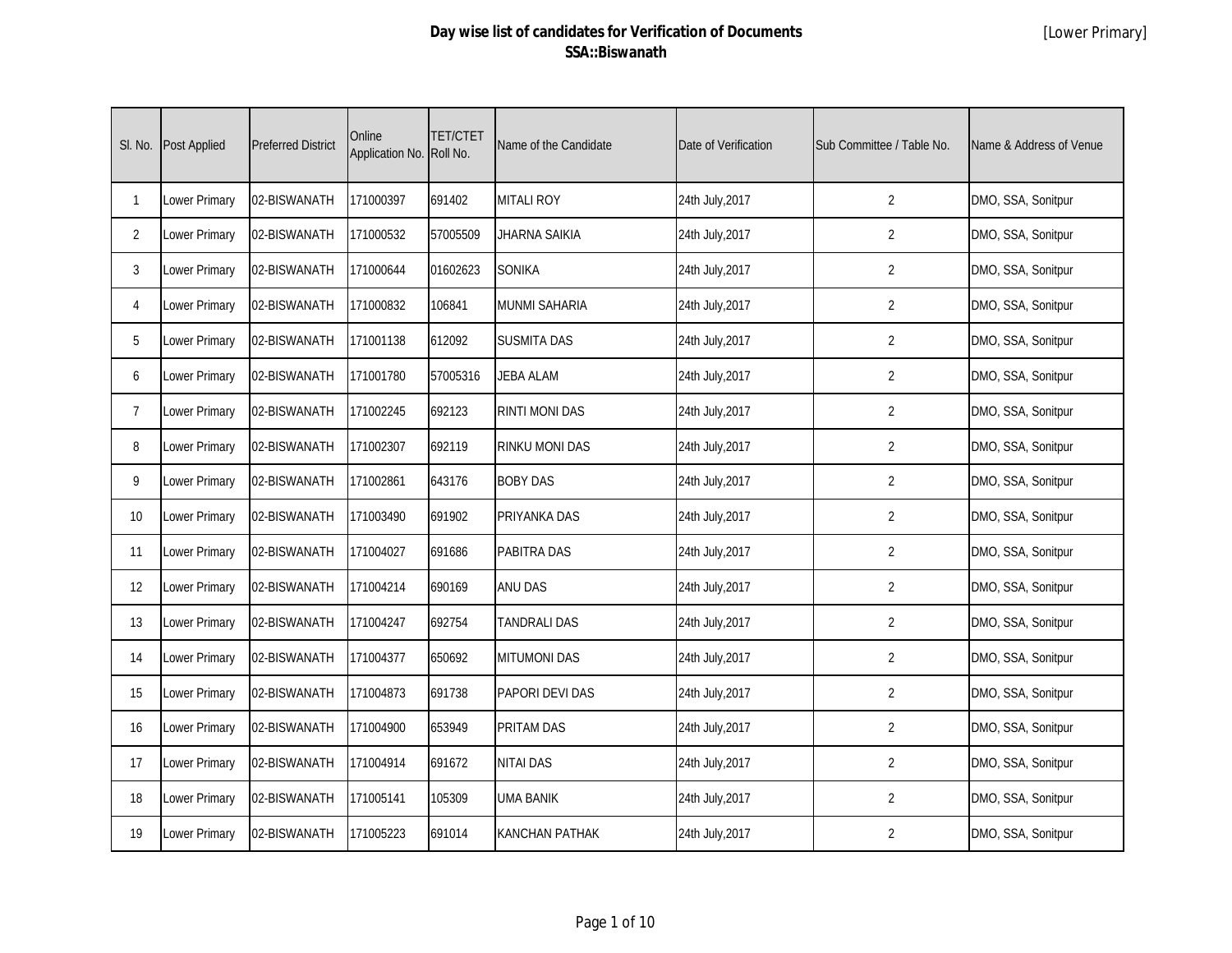| SI. No. | <b>Post Applied</b> | <b>Preferred District</b> | Online<br>Application No. Roll No. | <b>TET/CTET</b> | Name of the Candidate     | Date of Verification | Sub Committee / Table No. | Name & Address of Venue |
|---------|---------------------|---------------------------|------------------------------------|-----------------|---------------------------|----------------------|---------------------------|-------------------------|
| 20      | Lower Primary       | 02-BISWANATH              | 171005325                          | 690371          | <b>BIJOY BALMIKI</b>      | 24th July, 2017      | $\overline{2}$            | DMO, SSA, Sonitpur      |
| 21      | Lower Primary       | 02-BISWANATH              | 171005331                          | 4900565         | <b>RAJEN BHARALI</b>      | 24th July, 2017      | $\overline{2}$            | DMO, SSA, Sonitpur      |
| 22      | Lower Primary       | 02-BISWANATH              | 171005514                          | 690778          | <b>HARISHANKAR DAS</b>    | 24th July, 2017      | $\overline{2}$            | DMO, SSA, Sonitpur      |
| 23      | Lower Primary       | 02-BISWANATH              | 171005837                          |                 | 3211351224 RAKESH KUMAR   | 24th July, 2017      | $\overline{2}$            | DMO, SSA, Sonitpur      |
| 24      | Lower Primary       | 02-BISWANATH              | 171006024                          | 670493          | <b>APURBA DAS</b>         | 24th July, 2017      | $\overline{2}$            | DMO, SSA, Sonitpur      |
| 25      | Lower Primary       | 02-BISWANATH              | 171006167                          | 692680          | <b>SUMA BISWASH</b>       | 24th July, 2017      | $\overline{2}$            | DMO, SSA, Sonitpur      |
| 26      | Lower Primary       | 02-BISWANATH              | 171006855                          | 57013797        | <b>SYED MUBIN HUSSAIN</b> | 24th July, 2017      | $\overline{2}$            | DMO, SSA, Sonitpur      |
| 27      | Lower Primary       | 02-BISWANATH              | 171007569                          | 1304620         | SABITA RANI DEVI          | 24th July, 2017      | 2                         | DMO, SSA, Sonitpur      |
| 28      | Lower Primary       | 02-BISWANATH              | 171007710                          | 686132          | <b>SONARAM SAROH</b>      | 24th July, 2017      | $\overline{2}$            | DMO, SSA, Sonitpur      |
| 29      | Lower Primary       | 02-BISWANATH              | 171007947                          | 4901788         | <b>ABIDUR RAHMAN</b>      | 24th July, 2017      | 2                         | DMO, SSA, Sonitpur      |
| 30      | Lower Primary       | 02-BISWANATH              | 171008038                          | 4900435         | NABAJYOTI GOSWAMI         | 24th July, 2017      | $\overline{2}$            | DMO, SSA, Sonitpur      |
| 31      | Lower Primary       | 02-BISWANATH              | 171008170                          | 680806          | <b>BINDU DAS</b>          | 24th July, 2017      | $\overline{2}$            | DMO, SSA, Sonitpur      |
| 32      | Lower Primary       | 02-BISWANATH              | 171009192                          | 5001238         | <b>MADHUSMITA BORAH</b>   | 24th July, 2017      | $\overline{2}$            | DMO, SSA, Sonitpur      |
| 33      | Lower Primary       | 02-BISWANATH              | 171009302                          | 676635          | RAGHU NATH MONDAL         | 24th July, 2017      | $\overline{2}$            | DMO, SSA, Sonitpur      |
| 34      | Lower Primary       | 02-BISWANATH              | 171009335                          | 692622          | <b>SUJIT BISWAS</b>       | 24th July, 2017      | $\overline{2}$            | DMO, SSA, Sonitpur      |
| 35      | Lower Primary       | 02-BISWANATH              | 171009374                          | 5001238         | <b>MADHUSMITA BORAH</b>   | 24th July, 2017      | $\overline{2}$            | DMO, SSA, Sonitpur      |
| 36      | Lower Primary       | 02-BISWANATH              | 171009606                          | 692573          | PRANJIT DAS               | 24th July, 2017      | $\overline{2}$            | DMO, SSA, Sonitpur      |
| 37      | Lower Primary       | 02-BISWANATH              | 171009819                          | 692616          | <b>SITESWOR DAS</b>       | 24th July, 2017      | 2                         | DMO, SSA, Sonitpur      |
| 38      | Lower Primary       | 02-BISWANATH              | 171009915                          | 692307          | SARITA DAIMARI            | 24th July, 2017      | $\overline{2}$            | DMO, SSA, Sonitpur      |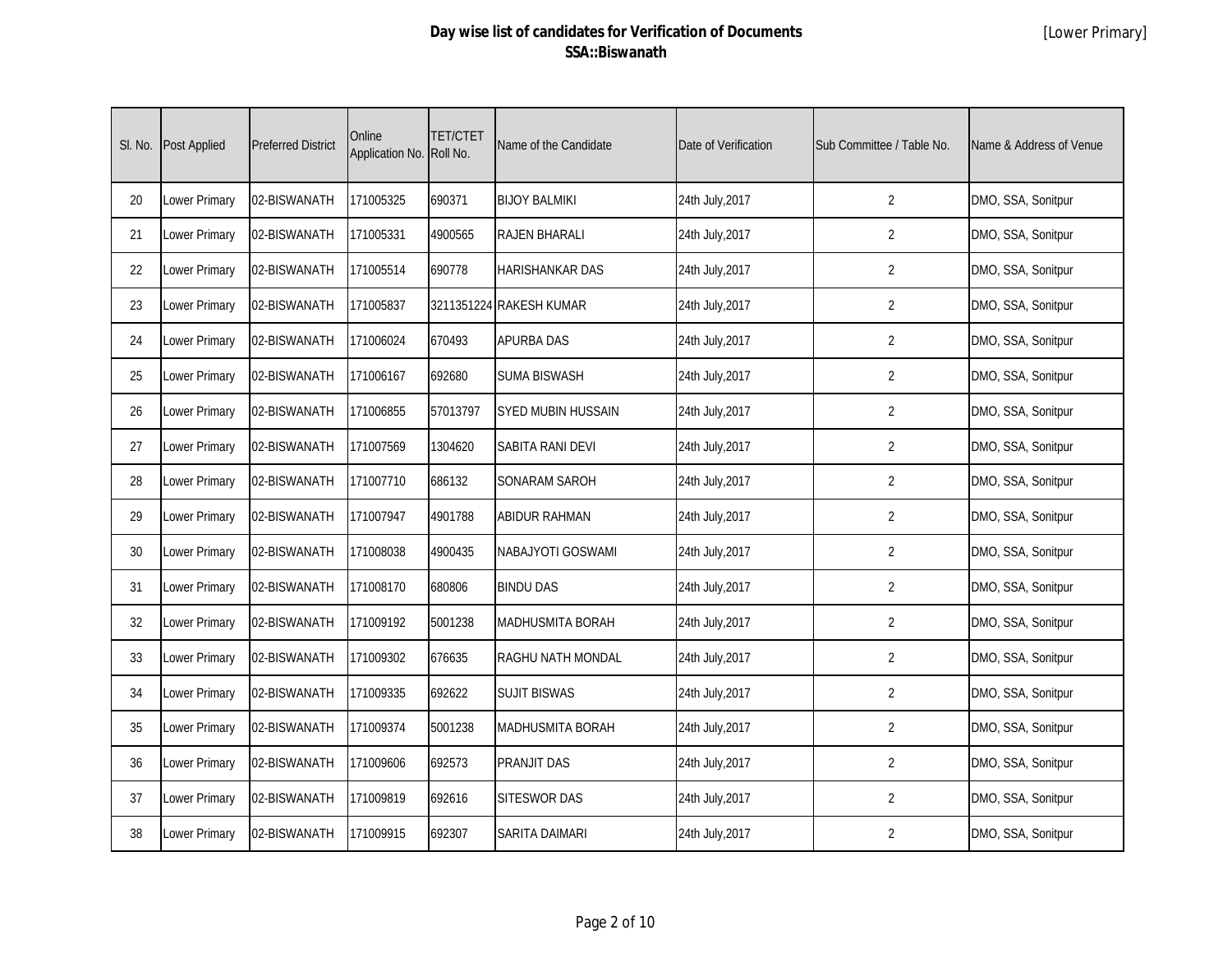| SI. No. | Post Applied  | <b>Preferred District</b> | Online<br>Application No. | <b>TET/CTET</b><br>Roll No. | Name of the Candidate    | Date of Verification | Sub Committee / Table No. | Name & Address of Venue |
|---------|---------------|---------------------------|---------------------------|-----------------------------|--------------------------|----------------------|---------------------------|-------------------------|
| 39      | Lower Primary | 02-BISWANATH              | 171010681                 | 658679                      | SUBRATA SAMADDAR         | 24th July, 2017      | $\overline{2}$            | DMO, SSA, Sonitpur      |
| 40      | Lower Primary | 02-BISWANATH              | 171010741                 | 647604                      | <b>JYOTIRMAY BISWAS</b>  | 24th July, 2017      | $\overline{2}$            | DMO, SSA, Sonitpur      |
| 41      | Lower Primary | 02-BISWANATH              | 171011052                 | 692638                      | <b>SRI UPEN HIRA</b>     | 24th July, 2017      | $\overline{2}$            | DMO, SSA, Sonitpur      |
| 42      | Lower Primary | 02-BISWANATH              | 171011461                 | 641870                      | <b>BASANTA BHARALI</b>   | 24th July, 2017      | $\overline{2}$            | DMO, SSA, Sonitpur      |
| 43      | Lower Primary | 02-BISWANATH              | 171011662                 | 691872                      | PRASHANNA KUMAR DAS      | 24th July, 2017      | $\overline{2}$            | DMO, SSA, Sonitpur      |
| 44      | Lower Primary | 02-BISWANATH              | 171011675                 | 648786                      | LAKHYA HIRA DAS          | 24th July, 2017      | $\overline{2}$            | DMO, SSA, Sonitpur      |
| 45      | Lower Primary | 02-BISWANATH              | 171011804                 | 01002718                    | <b>NARESH KUMAR</b>      | 24th July, 2017      | $\overline{2}$            | DMO, SSA, Sonitpur      |
| 46      | Lower Primary | 02-BISWANATH              | 171012033                 | 682721                      | <b>KHIRESWAR DAS</b>     | 24th July, 2017      | 2                         | DMO, SSA, Sonitpur      |
| 47      | Lower Primary | 02-BISWANATH              | 171012215                 | 647634                      | JYOTISH KUMAR DAS        | 24th July, 2017      | 2                         | DMO, SSA, Sonitpur      |
| 48      | Lower Primary | 02-BISWANATH              | 171012219                 | 691456                      | <b>MOON KUMAR DAS</b>    | 24th July, 2017      | 2                         | DMO, SSA, Sonitpur      |
| 49      | Lower Primary | 02-BISWANATH              | 171012283                 | 690502                      | CHIDANANDA DAS           | 24th July, 2017      | $\overline{2}$            | DMO, SSA, Sonitpur      |
| 50      | Lower Primary | 02-BISWANATH              | 171012512                 | 692285                      | <b>SANKARJYOTI DAS</b>   | 24th July, 2017      | $\overline{2}$            | DMO, SSA, Sonitpur      |
| 51      | Lower Primary | 02-BISWANATH              | 171012642                 | 690029                      | <b>ADITYA DAS</b>        | 24th July, 2017      | $\overline{2}$            | DMO, SSA, Sonitpur      |
| 52      | Lower Primary | 02-BISWANATH              | 171012839                 | 690689                      | <b>DULUMANI DAS</b>      | 24th July, 2017      | $\overline{2}$            | DMO, SSA, Sonitpur      |
| 53      | Lower Primary | 02-BISWANATH              | 171013138                 | 691365                      | MISS NIBEDITA SARKAR     | 24th July, 2017      | $\overline{2}$            | DMO, SSA, Sonitpur      |
| 54      | Lower Primary | 02-BISWANATH              | 171013922                 | 202038                      | SANTOSH KUMAR MAHATTO    | 24th July, 2017      | $\overline{2}$            | DMO, SSA, Sonitpur      |
| 55      | Lower Primary | 02-BISWANATH              | 171014031                 | 690448                      | <b>BISWAJIT BAISHNAB</b> | 24th July, 2017      | $\overline{2}$            | DMO, SSA, Sonitpur      |
| 56      | Lower Primary | 02-BISWANATH              | 171014177                 | 685022                      | PUNYABALA KUMBANG        | 24th July, 2017      | $\overline{2}$            | DMO, SSA, Sonitpur      |
| 57      | Lower Primary | 02-BISWANATH              | 171014232                 | 5400624                     | <b>BONDONA LAMA</b>      | 24th July, 2017      | $\overline{2}$            | DMO, SSA, Sonitpur      |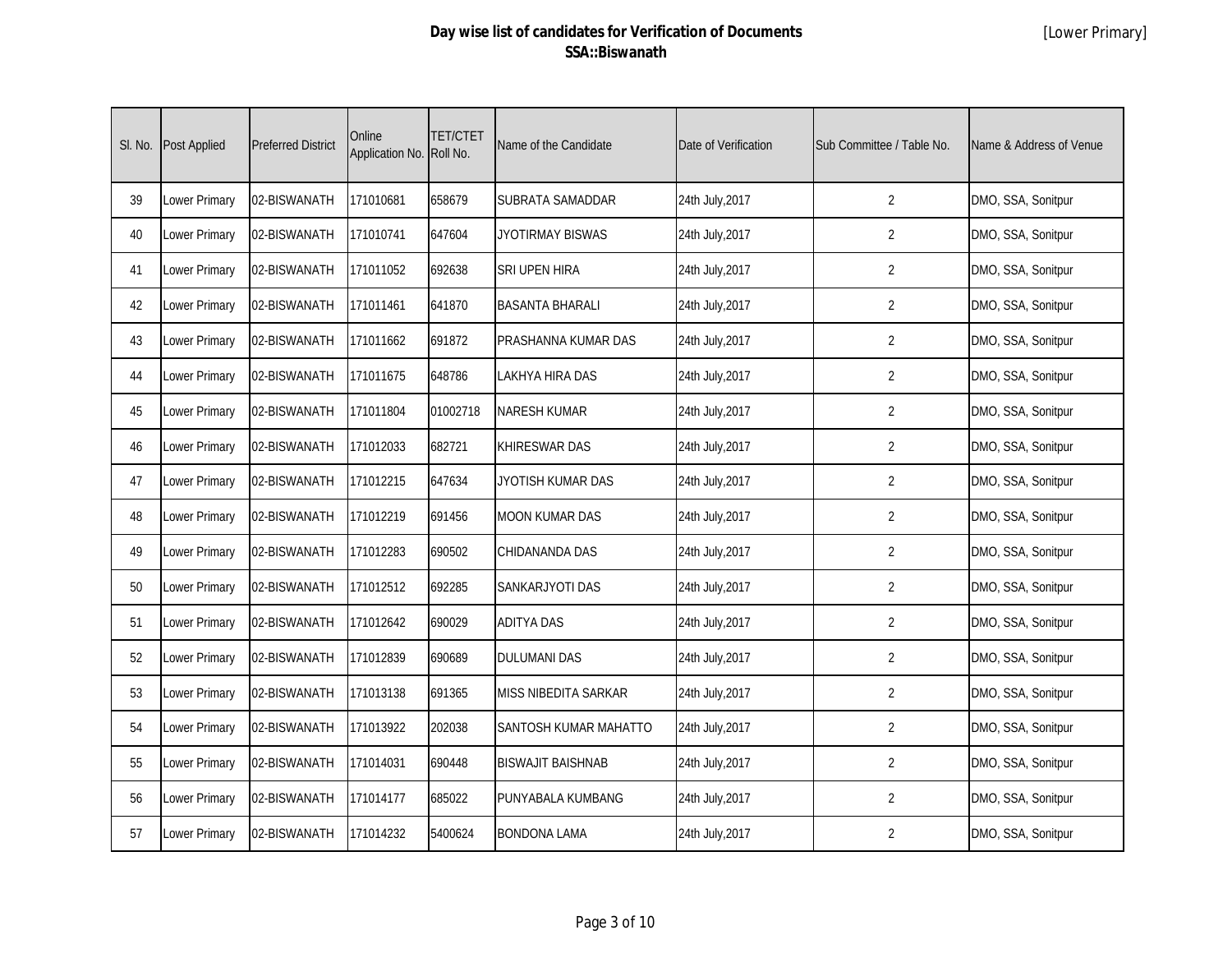| SI. No. | <b>Post Applied</b> | <b>Preferred District</b> | Online<br>Application No. Roll No. | <b>TET/CTET</b> | Name of the Candidate     | Date of Verification | Sub Committee / Table No. | Name & Address of Venue |
|---------|---------------------|---------------------------|------------------------------------|-----------------|---------------------------|----------------------|---------------------------|-------------------------|
| 58      | Lower Primary       | 02-BISWANATH              | 171015127                          | 644883          | <b>DIPANKAR DAS</b>       | 24th July, 2017      | $\overline{2}$            | DMO, SSA, Sonitpur      |
| 59      | Lower Primary       | 02-BISWANATH              | 171015274                          | 690226          | <b>ASHRU DAS</b>          | 24th July, 2017      | $\overline{2}$            | DMO, SSA, Sonitpur      |
| 60      | Lower Primary       | 02-BISWANATH              | 171016123                          | 649017          | <b>LOKNATH DEKA</b>       | 24th July, 2017      | $\overline{2}$            | DMO, SSA, Sonitpur      |
| 61      | Lower Primary       | 02-BISWANATH              | 171016465                          | 57000630        | <b>AIVAN KHATUN</b>       | 24th July, 2017      | $\overline{2}$            | DMO, SSA, Sonitpur      |
| 62      | Lower Primary       | 02-BISWANATH              | 171016562                          | 692010          | <b>RAJU MONI DAS</b>      | 24th July, 2017      | $\overline{2}$            | DMO, SSA, Sonitpur      |
| 63      | Lower Primary       | 02-BISWANATH              | 171016806                          | 690006          | <b>PLABITA DAS</b>        | 24th July, 2017      | $\overline{2}$            | DMO, SSA, Sonitpur      |
| 64      | Lower Primary       | 02-BISWANATH              | 171016942                          | 642937          | <b>BIRAJ KUMAR SARKAR</b> | 24th July, 2017      | $\overline{2}$            | DMO, SSA, Sonitpur      |
| 65      | Lower Primary       | 02-BISWANATH              | 171017383                          | 690208          | <b>ARUN SARKAR</b>        | 24th July, 2017      | 2                         | DMO, SSA, Sonitpur      |
| 66      | Lower Primary       | 02-BISWANATH              | 171017424                          | 672006          | <b>DINESH DAS</b>         | 24th July, 2017      | $\overline{2}$            | DMO, SSA, Sonitpur      |
| 67      | Lower Primary       | 02-BISWANATH              | 171017494                          | 692530          | SRI MANIK TARAFDAR        | 24th July, 2017      | 2                         | DMO, SSA, Sonitpur      |
| 68      | Lower Primary       | 02-BISWANATH              | 171017543                          | 683701          | <b>MOMEE PEGU</b>         | 24th July, 2017      | $\overline{2}$            | DMO, SSA, Sonitpur      |
| 69      | Lower Primary       | 02-BISWANATH              | 171017677                          | 685988          | <b>SATYA DAS</b>          | 24th July, 2017      | $\overline{2}$            | DMO, SSA, Sonitpur      |
| 70      | Lower Primary       | 02-BISWANATH              | 171018288                          | 692361          | <b>SHYAMAL MANDAL</b>     | 24th July, 2017      | $\overline{2}$            | DMO, SSA, Sonitpur      |
| 71      | Lower Primary       | 02-BISWANATH              | 171018370                          | 690158          | ANJANA MANDAL             | 24th July, 2017      | $\overline{2}$            | DMO, SSA, Sonitpur      |
| 72      | Lower Primary       | 02-BISWANATH              | 171018506                          | 692535          | <b>MILAN SARKAR</b>       | 24th July, 2017      | $\overline{2}$            | DMO, SSA, Sonitpur      |
| 73      | Lower Primary       | 02-BISWANATH              | 171018692                          | 631124          | <b>KRITIKANTA DOLEY</b>   | 24th July, 2017      | $\overline{2}$            | DMO, SSA, Sonitpur      |
| 74      | Lower Primary       | 02-BISWANATH              | 171018844                          | 632345          | RUMI PRABHA DAS           | 24th July, 2017      | $\overline{2}$            | DMO, SSA, Sonitpur      |
| 75      | Lower Primary       | 02-BISWANATH              | 171018870                          | 692336          | <b>SEULI DAS</b>          | 24th July, 2017      | 2                         | DMO, SSA, Sonitpur      |
| 76      | Lower Primary       | 02-BISWANATH              | 171018970                          | 692069          | <b>RATAN SARKAR</b>       | 24th July, 2017      | $\overline{2}$            | DMO, SSA, Sonitpur      |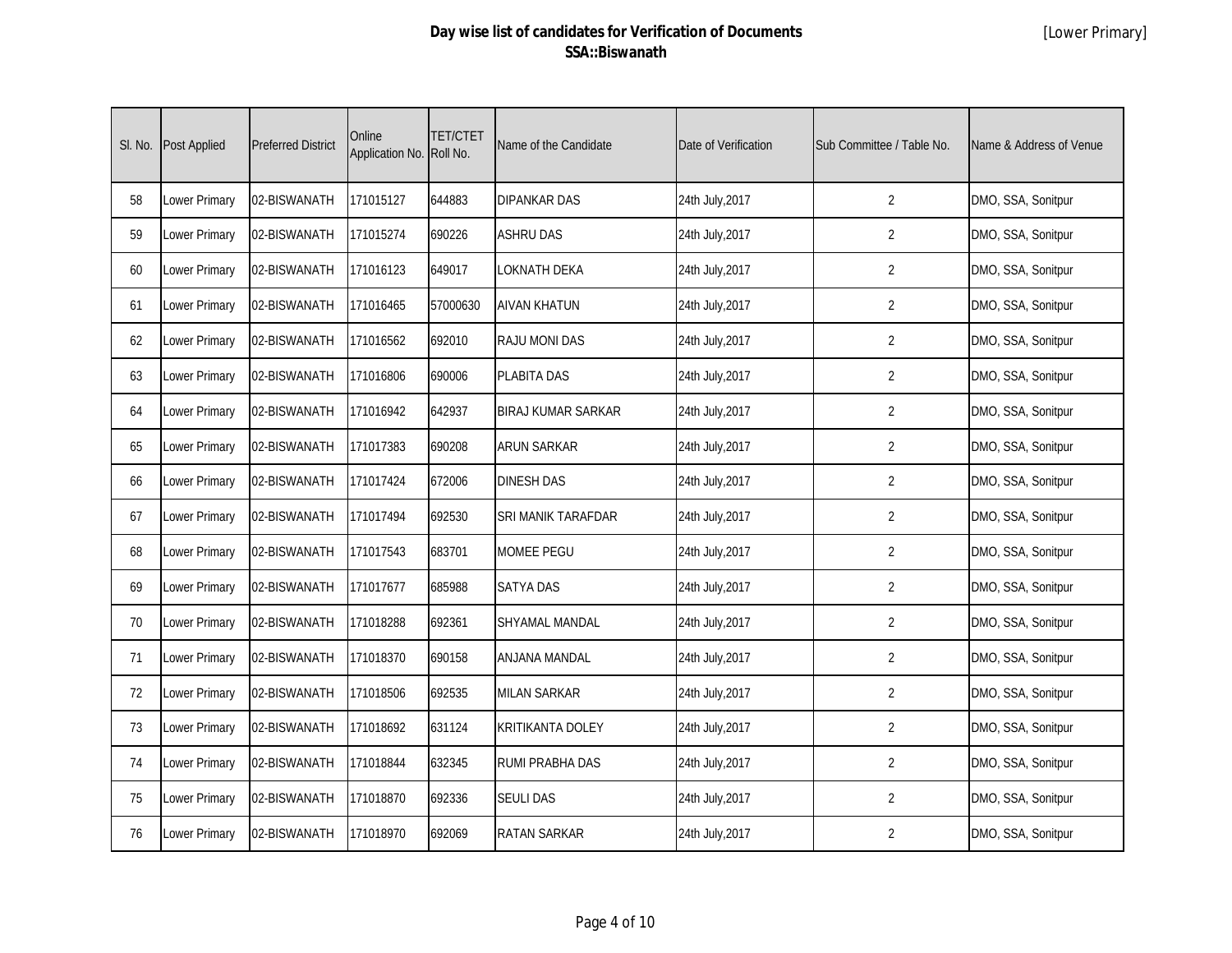| SI. No. | <b>Post Applied</b> | <b>Preferred District</b> | Online<br>Application No. Roll No. | <b>TET/CTET</b> | Name of the Candidate     | Date of Verification | Sub Committee / Table No. | Name & Address of Venue |
|---------|---------------------|---------------------------|------------------------------------|-----------------|---------------------------|----------------------|---------------------------|-------------------------|
| 77      | Lower Primary       | 02-BISWANATH              | 171019119                          | 692733          | SURUJJYOTI DAS            | 24th July, 2017      | $\overline{2}$            | DMO, SSA, Sonitpur      |
| 78      | Lower Primary       | 02-BISWANATH              | 171019626                          | 5002205         | SUDAKSHINA BORA           | 24th July, 2017      | $\overline{2}$            | DMO, SSA, Sonitpur      |
| 79      | Lower Primary       | 02-BISWANATH              | 171019802                          | 690002          | <b>ARUP DAS</b>           | 24th July, 2017      | $\overline{2}$            | DMO, SSA, Sonitpur      |
| 80      | Lower Primary       | 02-BISWANATH              | 171019912                          | 683127          | <b>MAMATA PRASAD</b>      | 24th July, 2017      | $\overline{2}$            | DMO, SSA, Sonitpur      |
| 81      | Lower Primary       | 02-BISWANATH              | 171021154                          | 680871          | <b>BIPUL KUMAR BISWAS</b> | 24th July, 2017      | $\overline{2}$            | DMO, SSA, Sonitpur      |
| 82      | Lower Primary       | 02-BISWANATH              | 171021273                          | 690985          | <b>KABITA PEGU</b>        | 24th July, 2017      | $\overline{2}$            | DMO, SSA, Sonitpur      |
| 83      | Lower Primary       | 02-BISWANATH              | 171021311                          | 691725          | <b>PANKAJ DAS</b>         | 24th July, 2017      | $\overline{2}$            | DMO, SSA, Sonitpur      |
| 84      | Lower Primary       | 02-BISWANATH              | 171021388                          | 692304          | <b>SARAT DAS</b>          | 24th July, 2017      | $\overline{2}$            | DMO, SSA, Sonitpur      |
| 85      | Lower Primary       | 02-BISWANATH              | 171021600                          | 684049          | <b>MUKUT KUTUM</b>        | 24th July, 2017      | $\overline{2}$            | DMO, SSA, Sonitpur      |
| 86      | Lower Primary       | 02-BISWANATH              | 171022197                          | 692063          | RASHMI REKHA DAS          | 24th July, 2017      | $\overline{2}$            | DMO, SSA, Sonitpur      |
| 87      | Lower Primary       | 02-BISWANATH              | 171022380                          | 692580          | <b>PULIN SARKAR</b>       | 24th July, 2017      | $\overline{2}$            | DMO, SSA, Sonitpur      |
| 88      | Lower Primary       | 02-BISWANATH              | 171022456                          | 691564          | NABA JYOTI DEKA           | 24th July, 2017      | $\overline{2}$            | DMO, SSA, Sonitpur      |
| 89      | Lower Primary       | 02-BISWANATH              | 171022557                          | 657278          | SISIR KUMAR BAISHYA       | 24th July, 2017      | $\overline{2}$            | DMO, SSA, Sonitpur      |
| 90      | Lower Primary       | 02-BISWANATH              | 171022651                          | 691885          | SRI PREM KUMAR BAISHNOB   | 24th July, 2017      | $\overline{2}$            | DMO, SSA, Sonitpur      |
| 91      | Lower Primary       | 02-BISWANATH              | 171022777                          | 3540799         | <b>KUNTI DEVI</b>         | 24th July, 2017      | $\overline{2}$            | DMO, SSA, Sonitpur      |
| 92      | Lower Primary       | 02-BISWANATH              | 171022992                          | 681094          | <b>CHANDRA SARKAR</b>     | 24th July, 2017      | $\overline{2}$            | DMO, SSA, Sonitpur      |
| 93      | Lower Primary       | 02-BISWANATH              | 171023202                          | 57002774        | <b>CHABINA BEGUM</b>      | 24th July, 2017      | $\overline{2}$            | DMO, SSA, Sonitpur      |
| 94      | Lower Primary       | 02-BISWANATH              | 171023279                          | 690585          | <b>DIBYAJYOTI PAYENG</b>  | 24th July, 2017      | $\overline{2}$            | DMO, SSA, Sonitpur      |
| 95      | Lower Primary       | 02-BISWANATH              | 171023353                          | 684460          | PABITRA PEGU              | 24th July, 2017      | $\overline{2}$            | DMO, SSA, Sonitpur      |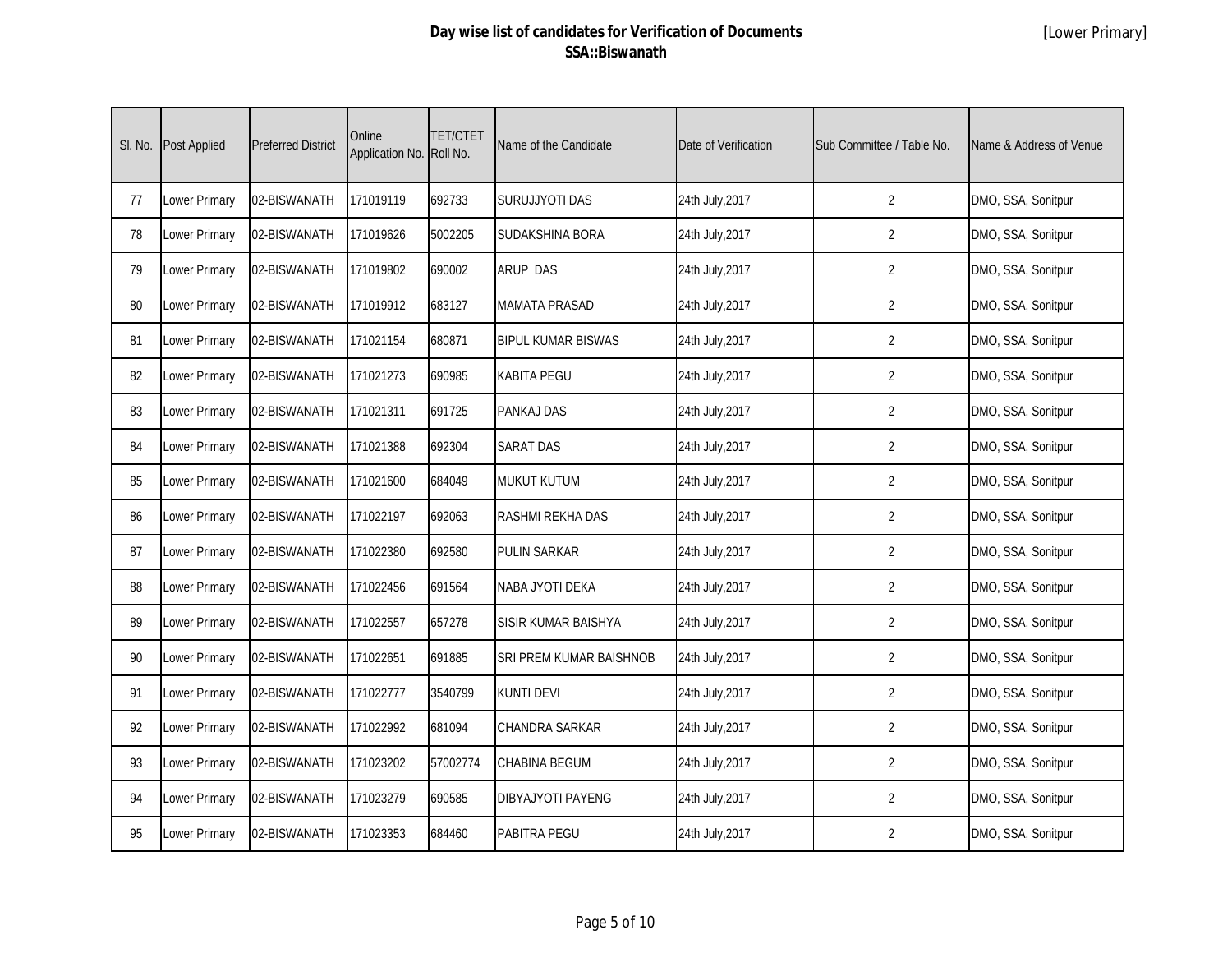| SI. No. | <b>Post Applied</b> | <b>Preferred District</b> | Online<br>Application No. | <b>TET/CTET</b><br>Roll No. | Name of the Candidate   | Date of Verification | Sub Committee / Table No. | Name & Address of Venue |
|---------|---------------------|---------------------------|---------------------------|-----------------------------|-------------------------|----------------------|---------------------------|-------------------------|
| 96      | Lower Primary       | 02-BISWANATH              | 171023356                 | 685275                      | <b>RAJU ROY</b>         | 24th July, 2017      | $\overline{2}$            | DMO, SSA, Sonitpur      |
| 97      | Lower Primary       | 02-BISWANATH              | 171023386                 | 692477                      | SRI DIGANTA DAS         | 24th July, 2017      | $\overline{2}$            | DMO, SSA, Sonitpur      |
| 98      | Lower Primary       | 02-BISWANATH              | 171023428                 | 685529                      | <b>REKHA RAY</b>        | 24th July, 2017      | $\overline{2}$            | DMO, SSA, Sonitpur      |
| 99      | Lower Primary       | 02-BISWANATH              | 171023446                 | 680974                      | <b>BOBY KANTA MEDHI</b> | 24th July, 2017      | $\overline{2}$            | DMO, SSA, Sonitpur      |
| 100     | Lower Primary       | 02-BISWANATH              | 171023777                 | 654258                      | <b>PURABI PAYENG</b>    | 24th July, 2017      | $\overline{2}$            | DMO, SSA, Sonitpur      |
| 101     | Lower Primary       | 02-BISWANATH              | 171023817                 | 683325                      | MINTU MONDAL            | 25th July, 2017      | $\overline{2}$            | DMO, SSA, Sonitpur      |
| 102     | Lower Primary       | 02-BISWANATH              | 171024144                 | 684839                      | PRASANTA BHARALI        | 25th July, 2017      | $\overline{2}$            | DMO, SSA, Sonitpur      |
| 103     | Lower Primary       | 02-BISWANATH              | 171024818                 | 3541232                     | USHA KIRON SHARMAH      | 25th July, 2017      | $\overline{2}$            | DMO, SSA, Sonitpur      |
| 104     | Lower Primary       | 02-BISWANATH              | 171025306                 | 692520                      | SRI LAKHYAJIT BHARALI   | 25th July, 2017      | $\overline{2}$            | DMO, SSA, Sonitpur      |
| 105     | Lower Primary       | 02-BISWANATH              | 171025568                 | 692660                      | <b>SUCHEN DAS</b>       | 25th July, 2017      | $\overline{2}$            | DMO, SSA, Sonitpur      |
| 106     | Lower Primary       | 02-BISWANATH              | 171025628                 | 684291                      | <b>NILAMONI DAS</b>     | 25th July, 2017      | $\overline{2}$            | DMO, SSA, Sonitpur      |
| 107     | Lower Primary       | 02-BISWANATH              | 171025829                 | 691342                      | MISS JUNALI BRAHMA      | 25th July, 2017      | $\overline{2}$            | DMO, SSA, Sonitpur      |
| 108     | Lower Primary       | 02-BISWANATH              | 171026029                 | 691570                      | <b>NABAJYOTI DAS</b>    | 25th July, 2017      | $\overline{2}$            | DMO, SSA, Sonitpur      |
| 109     | Lower Primary       | 02-BISWANATH              | 171026052                 | 691570                      | <b>NABAJYOTI DAS</b>    | 25th July, 2017      | $\overline{2}$            | DMO, SSA, Sonitpur      |
| 110     | Lower Primary       | 02-BISWANATH              | 171026133                 | 642238                      | BHASKAR JYOTI PANYANG   | 25th July, 2017      | $\overline{2}$            | DMO, SSA, Sonitpur      |
| 111     | Lower Primary       | 02-BISWANATH              | 171026254                 | 691894                      | PRITIMA DAS             | 25th July, 2017      | $\overline{2}$            | DMO, SSA, Sonitpur      |
| 112     | Lower Primary       | 02-BISWANATH              | 171027356                 | 678286                      | KESHABANANDA TAHU       | 25th July, 2017      | $\overline{2}$            | DMO, SSA, Sonitpur      |
| 113     | Lower Primary       | 02-BISWANATH              | 171027540                 | 57005393                    | JENIFAR AHMED           | 25th July, 2017      | $\overline{2}$            | DMO, SSA, Sonitpur      |
| 114     | Lower Primary       | 02-BISWANATH              | 171027734                 | 000602812                   | <b>BIKASH CHETRY</b>    | 25th July, 2017      | $\overline{2}$            | DMO, SSA, Sonitpur      |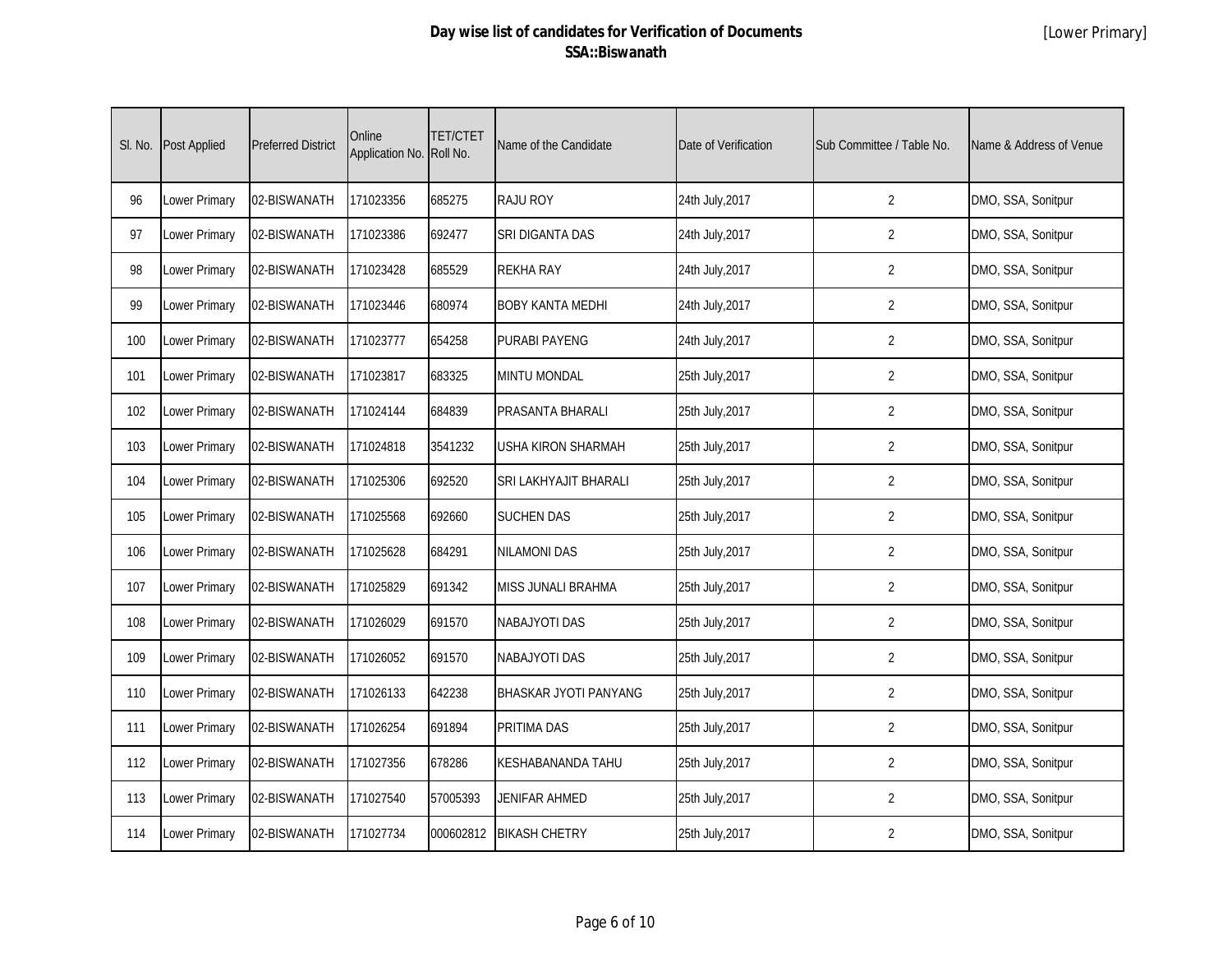| SI. No. | <b>Post Applied</b> | <b>Preferred District</b> | Online<br>Application No. | <b>TET/CTET</b><br>Roll No. | Name of the Candidate    | Date of Verification | Sub Committee / Table No. | Name & Address of Venue |
|---------|---------------------|---------------------------|---------------------------|-----------------------------|--------------------------|----------------------|---------------------------|-------------------------|
| 115     | Lower Primary       | 02-BISWANATH              | 171027876                 | 644384                      | DHRUBAJYOTI MALAKAR      | 25th July, 2017      | $\overline{2}$            | DMO, SSA, Sonitpur      |
| 116     | Lower Primary       | 02-BISWANATH              | 171027941                 | 652193                      | NIPU MALAKAR             | 25th July, 2017      | $\overline{2}$            | DMO, SSA, Sonitpur      |
| 117     | Lower Primary       | 02-BISWANATH              | 171027968                 | 690732                      | <b>GHANASHYAM GAYARI</b> | 25th July, 2017      | $\overline{2}$            | DMO, SSA, Sonitpur      |
| 118     | Lower Primary       | 02-BISWANATH              | 171028119                 | 686076                      | <b>SHUBHON KAMAN</b>     | 25th July, 2017      | $\overline{2}$            | DMO, SSA, Sonitpur      |
| 119     | Lower Primary       | 02-BISWANATH              | 171028240                 | 682745                      | KIRTINATH DOLEY          | 25th July, 2017      | $\overline{2}$            | DMO, SSA, Sonitpur      |
| 120     | Lower Primary       | 02-BISWANATH              | 171028348                 | 651870                      | NAYANA SARKAR            | 25th July, 2017      | $\overline{2}$            | DMO, SSA, Sonitpur      |
| 121     | Lower Primary       | 02-BISWANATH              | 171028368                 | 684745                      | PRAHLAD ROY              | 25th July, 2017      | $\overline{2}$            | DMO, SSA, Sonitpur      |
| 122     | Lower Primary       | 02-BISWANATH              | 171028439                 | 650395                      | MISS MRIDUSMITA HAZARIKA | 25th July, 2017      | $\overline{2}$            | DMO, SSA, Sonitpur      |
| 123     | Lower Primary       | 02-BISWANATH              | 171028563                 | 16122183                    | <b>MANJULA DAS</b>       | 25th July, 2017      | $\overline{2}$            | DMO, SSA, Sonitpur      |
| 124     | Lower Primary       | 02-BISWANATH              | 171028600                 | 4900014                     | AMIN HUSSAIN             | 25th July, 2017      | $\overline{2}$            | DMO, SSA, Sonitpur      |
| 125     | Lower Primary       | 02-BISWANATH              | 171029049                 | 57005316                    | <b>JEBA ALAM</b>         | 25th July, 2017      | $\overline{2}$            | DMO, SSA, Sonitpur      |
| 126     | Lower Primary       | 02-BISWANATH              | 171029059                 | 649846                      | <b>MARKANDA DAS</b>      | 25th July, 2017      | $\overline{2}$            | DMO, SSA, Sonitpur      |
| 127     | Lower Primary       | 02-BISWANATH              | 171029232                 | 671947                      | <b>DIJEN SARKAR</b>      | 25th July, 2017      | $\overline{2}$            | DMO, SSA, Sonitpur      |
| 128     | Lower Primary       | 02-BISWANATH              | 171029278                 | 692476                      | SRI DIGANTA DAS          | 25th July, 2017      | $\overline{2}$            | DMO, SSA, Sonitpur      |
| 129     | Lower Primary       | 02-BISWANATH              | 171029327                 | 682287                      | <b>JITEN RABIDAS</b>     | 25th July, 2017      | $\overline{2}$            | DMO, SSA, Sonitpur      |
| 130     | Lower Primary       | 02-BISWANATH              | 171029378                 | 05704479                    | PRAKASAM R               | 25th July, 2017      | $\overline{2}$            | DMO, SSA, Sonitpur      |
| 131     | Lower Primary       | 02-BISWANATH              | 171029705                 | 4900983                     | APARIJITA BORAH          | 25th July, 2017      | $\overline{2}$            | DMO, SSA, Sonitpur      |
| 132     | Lower Primary       | 02-BISWANATH              | 171029807                 | 690466                      | <b>BODAN DOLEY</b>       | 25th July, 2017      | $\overline{2}$            | DMO, SSA, Sonitpur      |
| 133     | Lower Primary       | 02-BISWANATH              | 171030278                 | 4902411                     | RIPUNJOY BORAH           | 25th July, 2017      | $\overline{2}$            | DMO, SSA, Sonitpur      |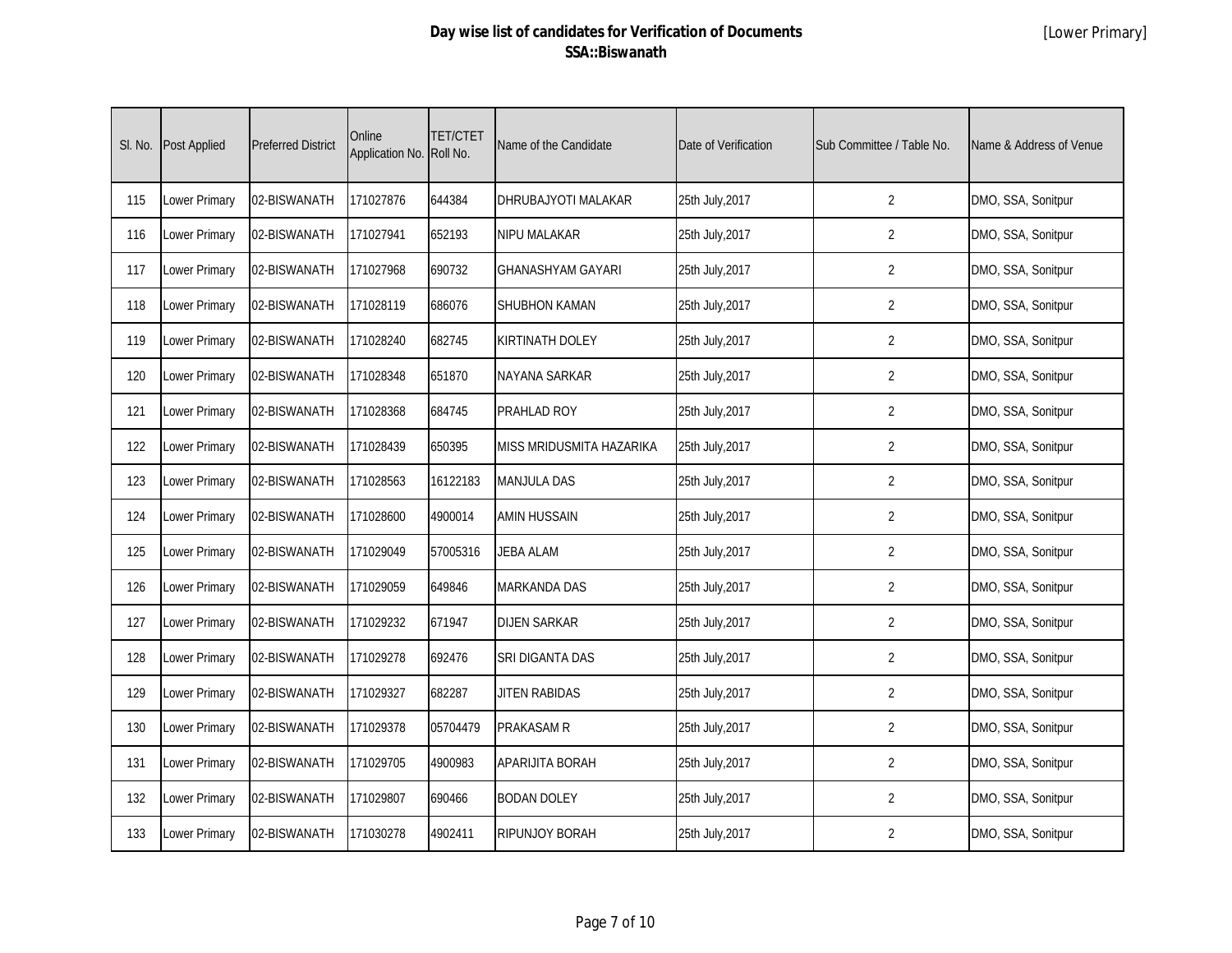| SI. No. | Post Applied  | <b>Preferred District</b> | Online<br>Application No. | <b>TET/CTET</b><br>Roll No. | Name of the Candidate   | Date of Verification | Sub Committee / Table No. | Name & Address of Venue |
|---------|---------------|---------------------------|---------------------------|-----------------------------|-------------------------|----------------------|---------------------------|-------------------------|
| 134     | Lower Primary | 02-BISWANATH              | 171030683                 | 682183                      | <b>JAYANTA DAS</b>      | 25th July, 2017      | $\overline{2}$            | DMO, SSA, Sonitpur      |
| 135     | Lower Primary | 02-BISWANATH              | 171030708                 | 690931                      | <b>JUNU BORO</b>        | 25th July, 2017      | $\overline{2}$            | DMO, SSA, Sonitpur      |
| 136     | Lower Primary | 02-BISWANATH              | 171031168                 | 685405                      | <b>RANJITA MILI</b>     | 25th July, 2017      | $\overline{2}$            | DMO, SSA, Sonitpur      |
| 137     | Lower Primary | 02-BISWANATH              | 171031402                 | 647933                      | KAMAL CHANDRA DAS       | 25th July, 2017      | $\overline{2}$            | DMO, SSA, Sonitpur      |
| 138     | Lower Primary | 02-BISWANATH              | 171031906                 | 682199                      | <b>JAYANTA PEGU</b>     | 25th July, 2017      | $\overline{2}$            | DMO, SSA, Sonitpur      |
| 139     | Lower Primary | 02-BISWANATH              | 171032177                 | 681178                      | DAS KUMAR KUTUM         | 25th July, 2017      | $\overline{2}$            | DMO, SSA, Sonitpur      |
| 140     | Lower Primary | 02-BISWANATH              | 171032246                 | 691091                      | <b>KRISHTINA PATHAK</b> | 25th July, 2017      | $\overline{2}$            | DMO, SSA, Sonitpur      |
| 141     | Lower Primary | 02-BISWANATH              | 171032630                 | 681239                      | <b>DEBOJIT PATGIRI</b>  | 25th July, 2017      | $\overline{2}$            | DMO, SSA, Sonitpur      |
| 142     | Lower Primary | 02-BISWANATH              | 171033465                 | 680390                      | <b>BAKUL DAS</b>        | 25th July, 2017      | $\overline{2}$            | DMO, SSA, Sonitpur      |
| 143     | Lower Primary | 02-BISWANATH              | 171033593                 | 4900087                     | <b>BIJIT KATEL</b>      | 25th July, 2017      | $\overline{2}$            | DMO, SSA, Sonitpur      |
| 144     | Lower Primary | 02-BISWANATH              | 171033608                 | 681997                      | HIRANYA HAZARIKA        | 25th July, 2017      | $\overline{2}$            | DMO, SSA, Sonitpur      |
| 145     | Lower Primary | 02-BISWANATH              | 171034008                 | 3550492                     | KUSHAL BASUMATARY       | 25th July, 2017      | $\overline{2}$            | DMO, SSA, Sonitpur      |
| 146     | Lower Primary | 02-BISWANATH              | 171034043                 | 692789                      | TRIDIP KUMAR DAS        | 25th July, 2017      | $\overline{2}$            | DMO, SSA, Sonitpur      |
| 147     | Lower Primary | 02-BISWANATH              | 171034070                 | 692390                      | <b>SIULI BISWAS</b>     | 25th July, 2017      | $\overline{2}$            | DMO, SSA, Sonitpur      |
| 148     | Lower Primary | 02-BISWANATH              | 171034567                 | 678472                      | <b>RANJIT DAS</b>       | 25th July, 2017      | $\overline{2}$            | DMO, SSA, Sonitpur      |
| 149     | Lower Primary | 02-BISWANATH              | 171034903                 | 13TE27202<br>925            | RADHIKA. R              | 25th July, 2017      | $\overline{2}$            | DMO, SSA, Sonitpur      |
| 150     | Lower Primary | 02-BISWANATH              | 171035825                 | 686203                      | <b>BASUDEV BISWAS</b>   | 25th July, 2017      | $\overline{2}$            | DMO, SSA, Sonitpur      |
| 151     | Lower Primary | 02-BISWANATH              | 171036110                 | 681642                      | <b>DULAL SAIKIA</b>     | 25th July, 2017      | $\overline{2}$            | DMO, SSA, Sonitpur      |
| 152     | Lower Primary | 02-BISWANATH              | 171036165                 | 01415708                    | <b>VIKAS KUMAR</b>      | 25th July, 2017      | $\overline{2}$            | DMO, SSA, Sonitpur      |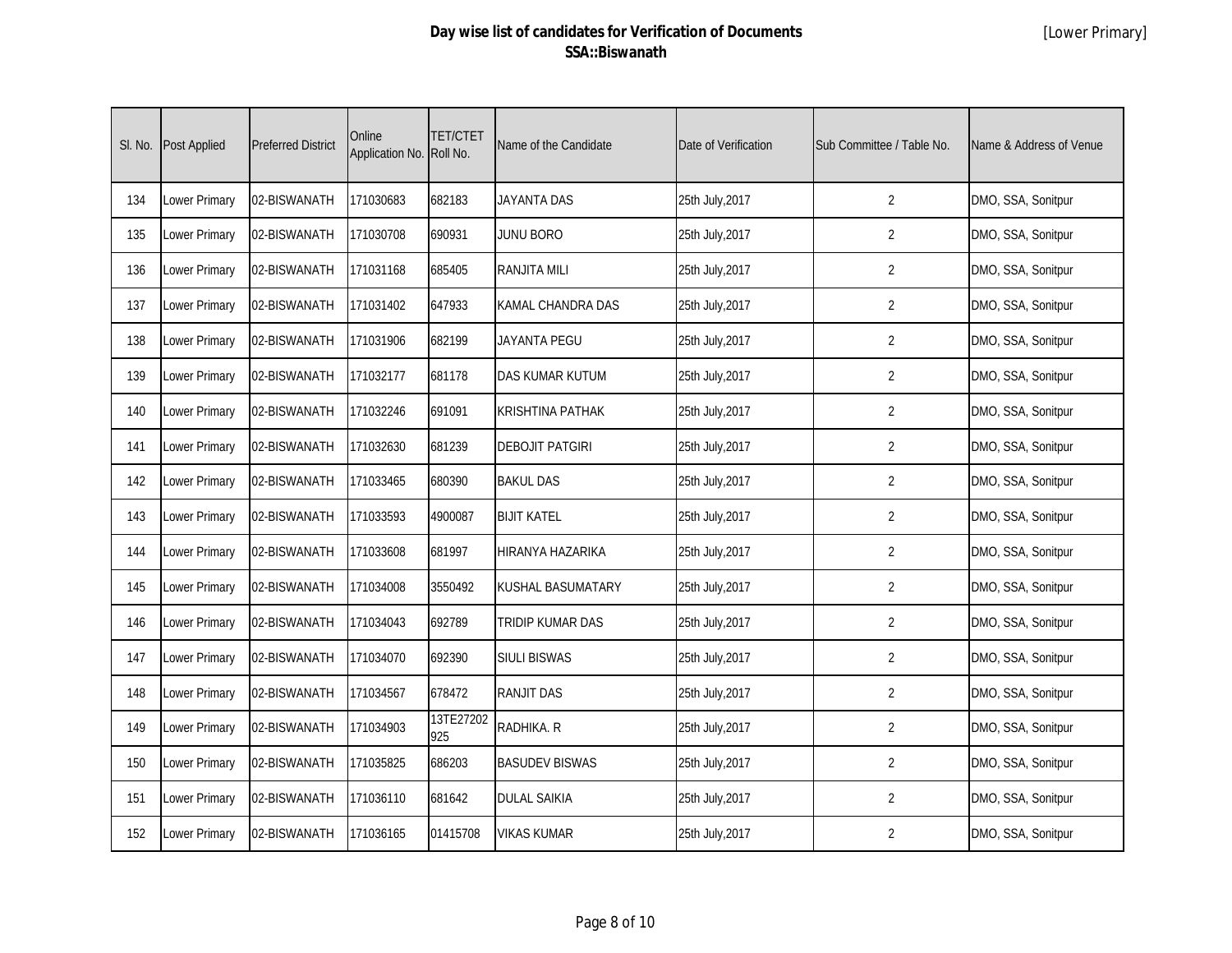| SI. No. | <b>Post Applied</b> | <b>Preferred District</b> | Online<br>Application No. | <b>TET/CTET</b><br>Roll No. | Name of the Candidate     | Date of Verification | Sub Committee / Table No. | Name & Address of Venue |
|---------|---------------------|---------------------------|---------------------------|-----------------------------|---------------------------|----------------------|---------------------------|-------------------------|
| 153     | Lower Primary       | 02-BISWANATH              | 171036220                 | 01306909                    | <b>VIDUSHI SISODIA</b>    | 25th July, 2017      | $\overline{2}$            | DMO, SSA, Sonitpur      |
| 154     | Lower Primary       | 02-BISWANATH              | 171036446                 | 4900096                     | <b>BINOY GAUTOM</b>       | 25th July, 2017      | $\overline{2}$            | DMO, SSA, Sonitpur      |
| 155     | Lower Primary       | 02-BISWANATH              | 171036750                 | 684105                      | <b>NABIN DOLEY</b>        | 25th July, 2017      | $\overline{2}$            | DMO, SSA, Sonitpur      |
| 156     | Lower Primary       | 02-BISWANATH              | 171036826                 | 680493                      | <b>BHABESH KUTUM</b>      | 25th July, 2017      | $\overline{2}$            | DMO, SSA, Sonitpur      |
| 157     | Lower Primary       | 02-BISWANATH              | 171037287                 | 650675                      | <b>MITHUN PEGU</b>        | 25th July, 2017      | $\overline{2}$            | DMO, SSA, Sonitpur      |
| 158     | Lower Primary       | 02-BISWANATH              | 171037403                 | 685807                      | <b>RUPJYOTI PATIRI</b>    | 25th July, 2017      | $\overline{2}$            | DMO, SSA, Sonitpur      |
| 159     | Lower Primary       | 02-BISWANATH              | 171037477                 | 683861                      | <b>MOROMI MILI</b>        | 25th July, 2017      | $\overline{2}$            | DMO, SSA, Sonitpur      |
| 160     | Lower Primary       | 02-BISWANATH              | 171037577                 |                             | 6110100494 MITHLESH YADAV | 25th July, 2017      | $\overline{2}$            | DMO, SSA, Sonitpur      |
| 161     | Lower Primary       | 02-BISWANATH              | 171037861                 | 3540471                     | <b>MEENA DEVI</b>         | 25th July, 2017      | $\overline{2}$            | DMO, SSA, Sonitpur      |
| 162     | Lower Primary       | 02-BISWANATH              | 171038511                 | 6012573                     | PRIYALAKHSMI MUDOI        | 25th July, 2017      | $\overline{2}$            | DMO, SSA, Sonitpur      |
| 163     | Lower Primary       | 02-BISWANATH              | 171038914                 | 4902381                     | <b>RATAN KANU</b>         | 25th July, 2017      | $\overline{2}$            | DMO, SSA, Sonitpur      |
| 164     | Lower Primary       | 02-BISWANATH              | 171039076                 | 57001668                    | <b>ASHIK AHMED</b>        | 25th July, 2017      | $\overline{2}$            | DMO, SSA, Sonitpur      |
| 165     | Lower Primary       | 02-BISWANATH              | 171039198                 | 679014                      | <b>UDAYAN BORI</b>        | 25th July, 2017      | $\overline{2}$            | DMO, SSA, Sonitpur      |
| 166     | Lower Primary       | 02-BISWANATH              | 171039403                 | 686287                      | <b>DHANANJAY DAS</b>      | 25th July, 2017      | $\overline{2}$            | DMO, SSA, Sonitpur      |
| 167     | Lower Primary       | 02-BISWANATH              | 171039450                 | 57014435                    | <b>ZINNATUN NAHAR</b>     | 25th July, 2017      | $\overline{2}$            | DMO, SSA, Sonitpur      |
| 168     | Lower Primary       | 02-BISWANATH              | 171039539                 | 643093                      | <b>BISWAJIT PEGU</b>      | 25th July, 2017      | $\overline{2}$            | DMO, SSA, Sonitpur      |
| 169     | Lower Primary       | 02-BISWANATH              | 171040812                 | 672651                      | <b>JADAV DOLEY</b>        | 25th July, 2017      | $\overline{2}$            | DMO, SSA, Sonitpur      |
| 170     | Lower Primary       | 02-BISWANATH              | 171041248                 | 00603598                    | <b>UTTAM CHETRY</b>       | 25th July, 2017      | $\overline{2}$            | DMO, SSA, Sonitpur      |
| 171     | Lower Primary       | 02-BISWANATH              | 171041430                 | 57002082                    | <b>BAHARUL ISLAM</b>      | 25th July, 2017      | $\overline{2}$            | DMO, SSA, Sonitpur      |